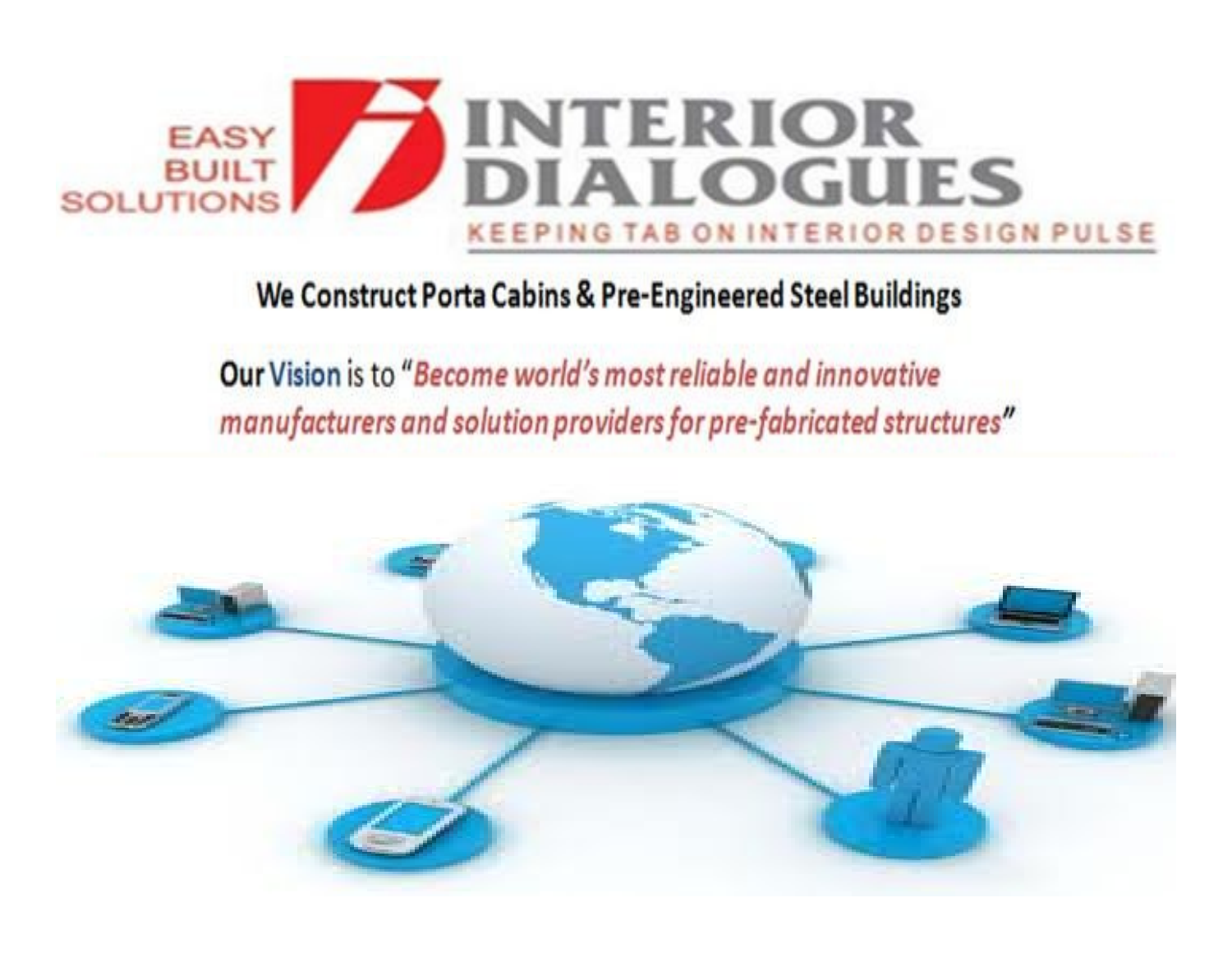

### **Head Office :-**

1480/13, Master Netaram Complex, Wazir Nagar, Kotla, Mubarakpur, NDSE, Part-1, New Delhi-110003, India



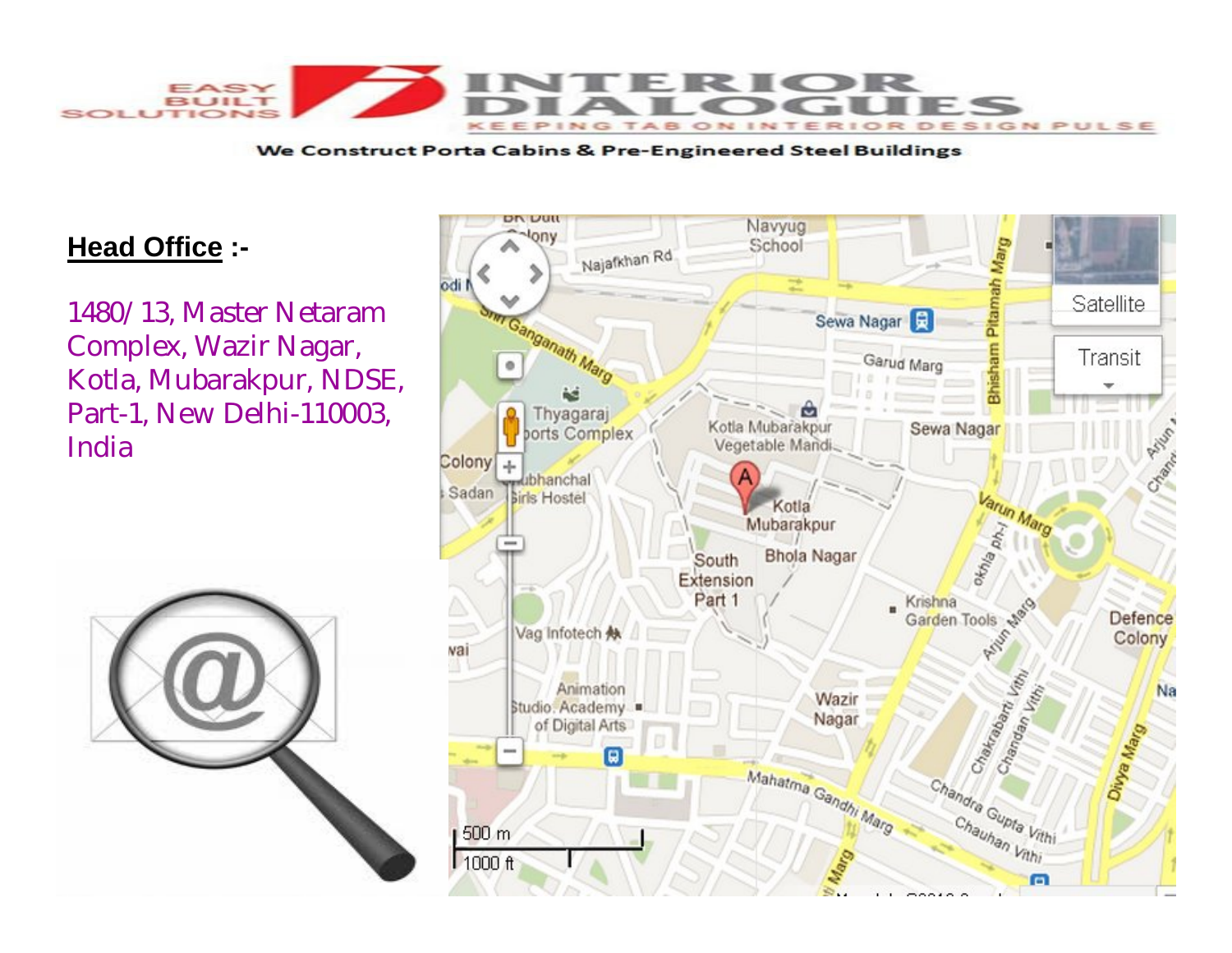

## **Branch Office :-**

1, Priyadarshini Enclave, GMS Road, Dehradun -248001, Uttrakhand, India



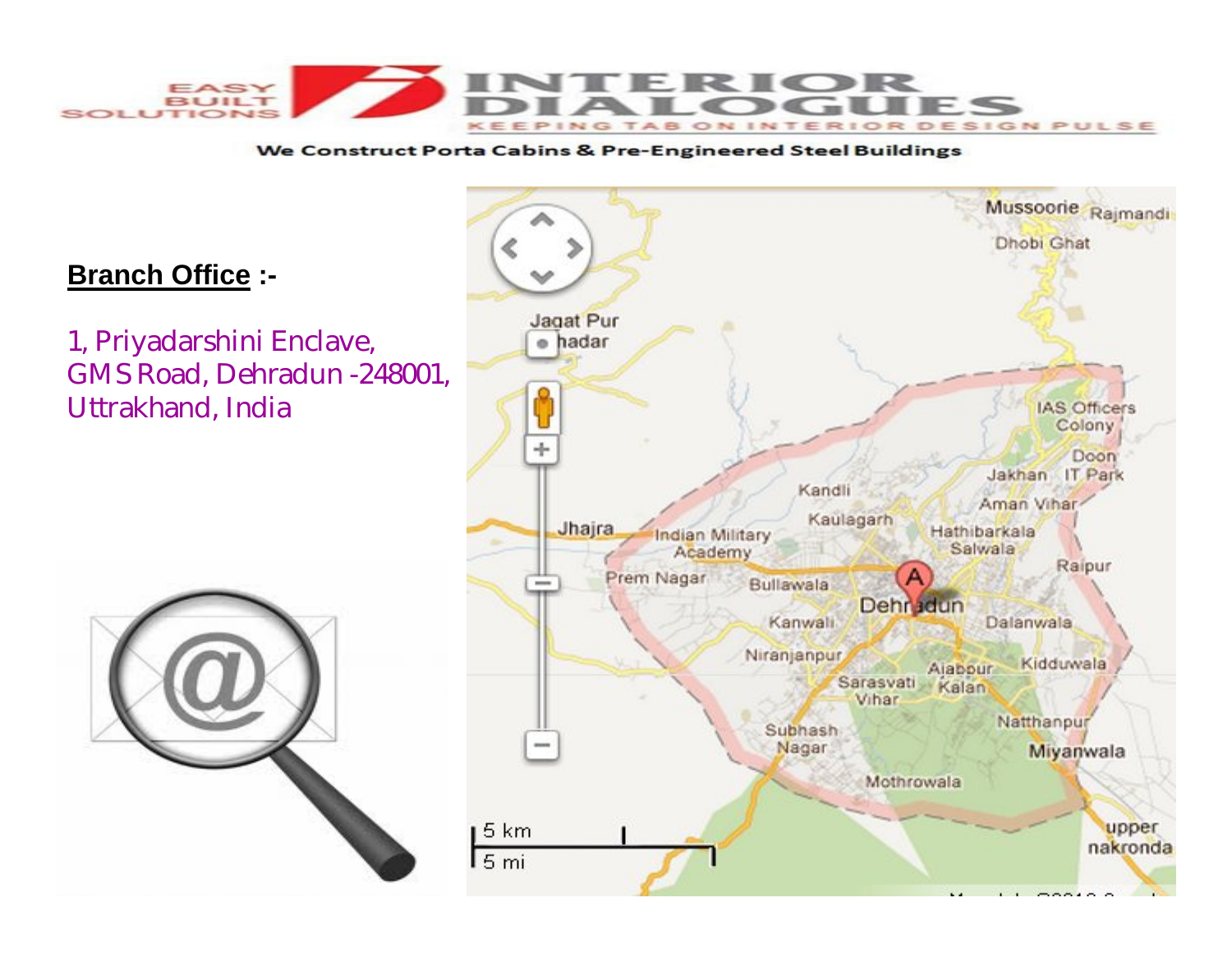

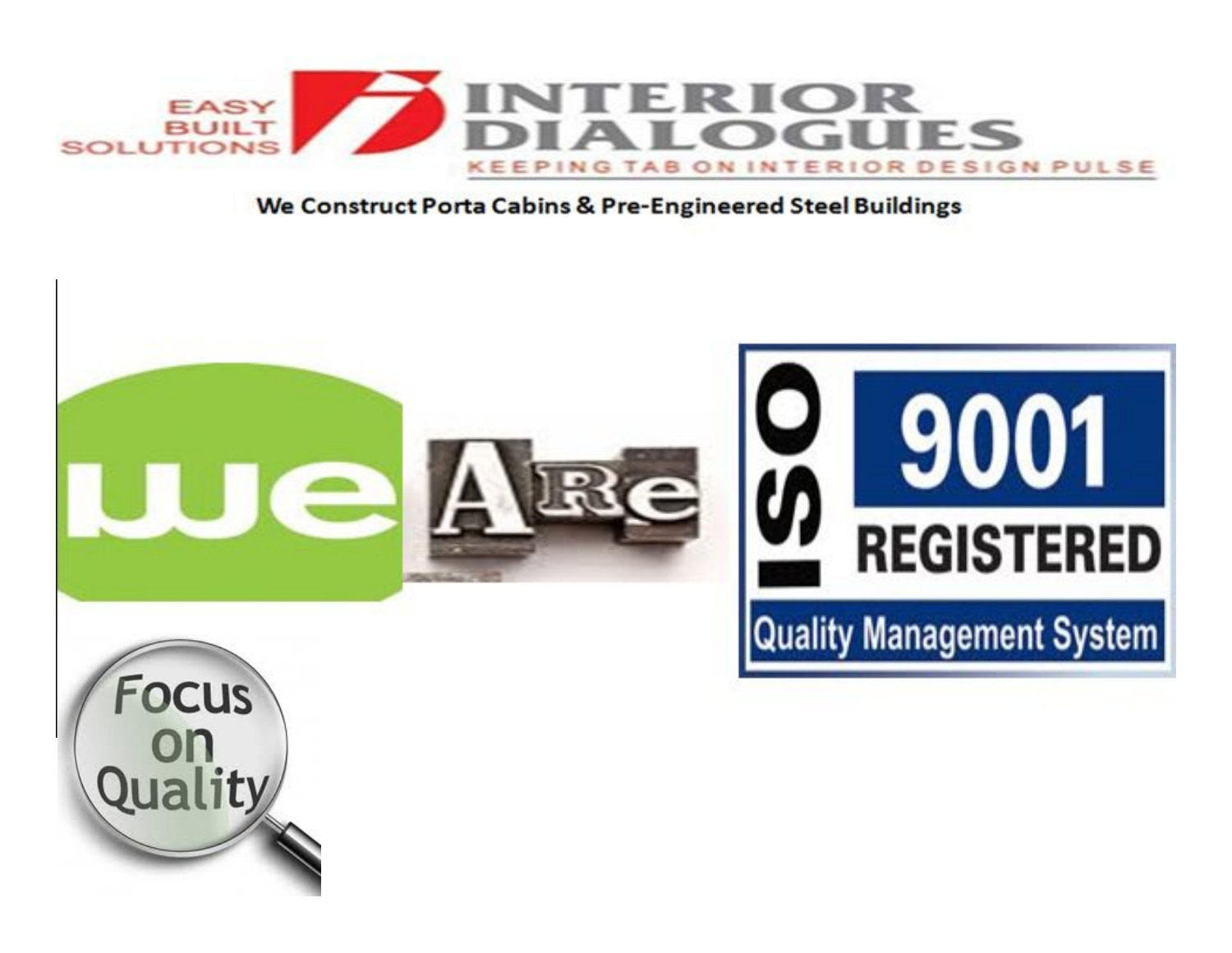

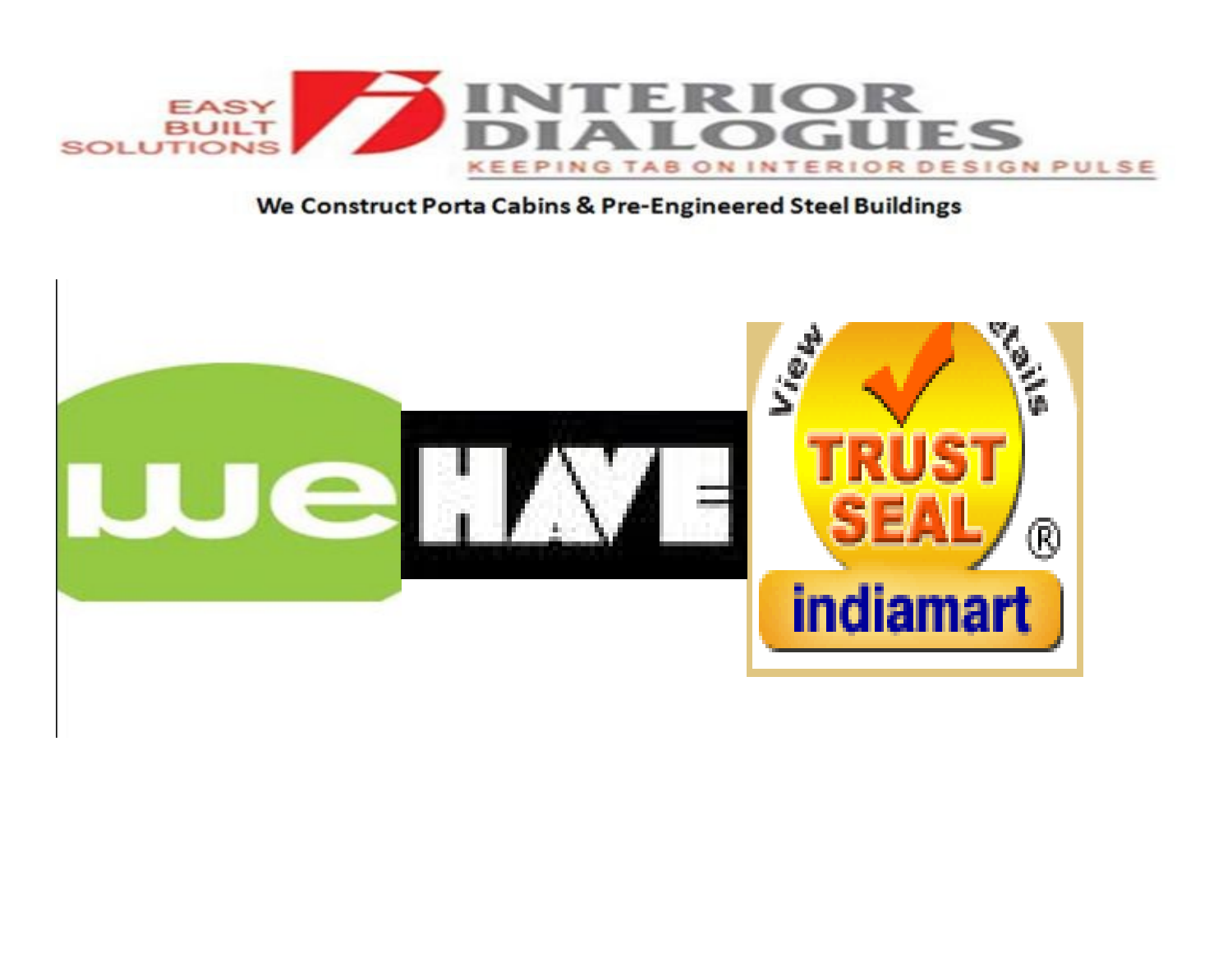

# OUT KEY CUSTOMERS

- **Larsen & Turbo Limited, Delhi**
- **Reserve Bank of India (RBI)**
- **Gateway Distriparks Ltd.**
- **Delhi Metro Rail Corporation, Delhi (DMRC)**
- **The Times of India (Bennet, Coleman & Co. Ltd.)**
- **University of Delhi**
- **Gammon India Ltd.**
- **Hindustan Latex Limited**
- **Indraprastha Apollo Hospitals**
- **Alaknanda Hydro Power Company Ltd.**

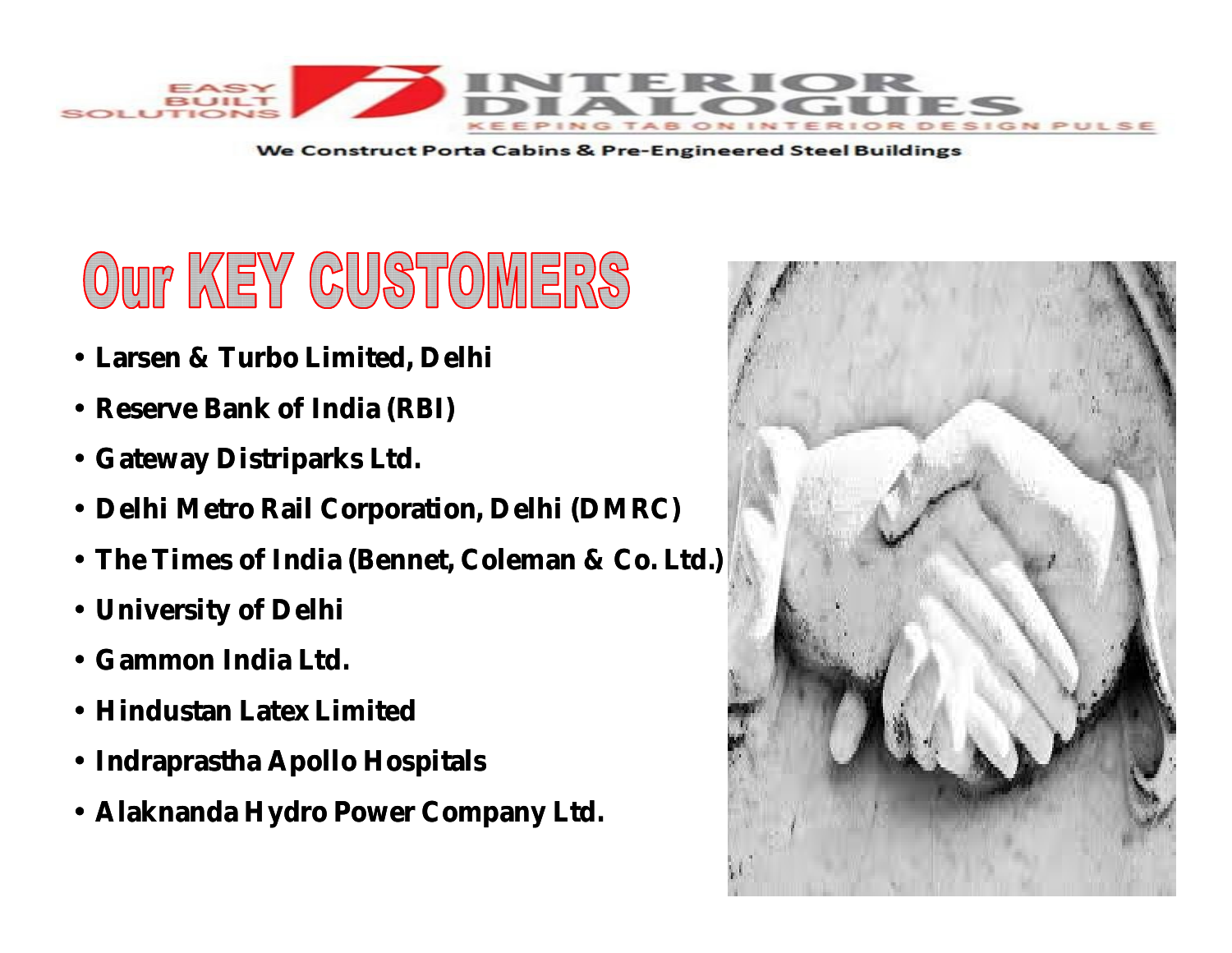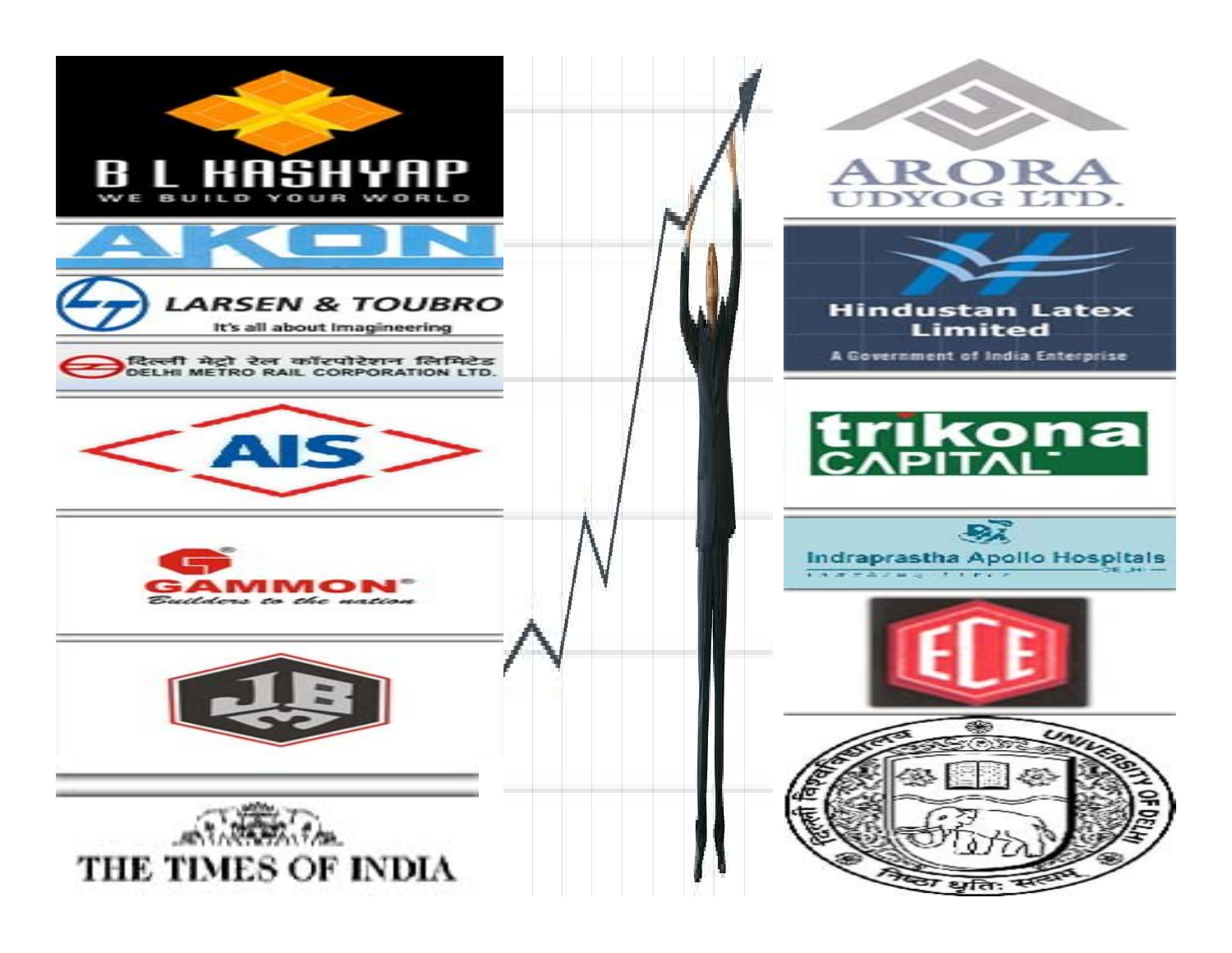

# PRODUCT FEATURES

- **Durability**
- **Termite and Damp Proof**
- **Light weight and modular finish**
- **Easy to assemble and disassemble**
- **Smooth finish and light weight panels**
- **Designed to meet space constraint demands**
- **High structural integrity**
- **Complementary designs**



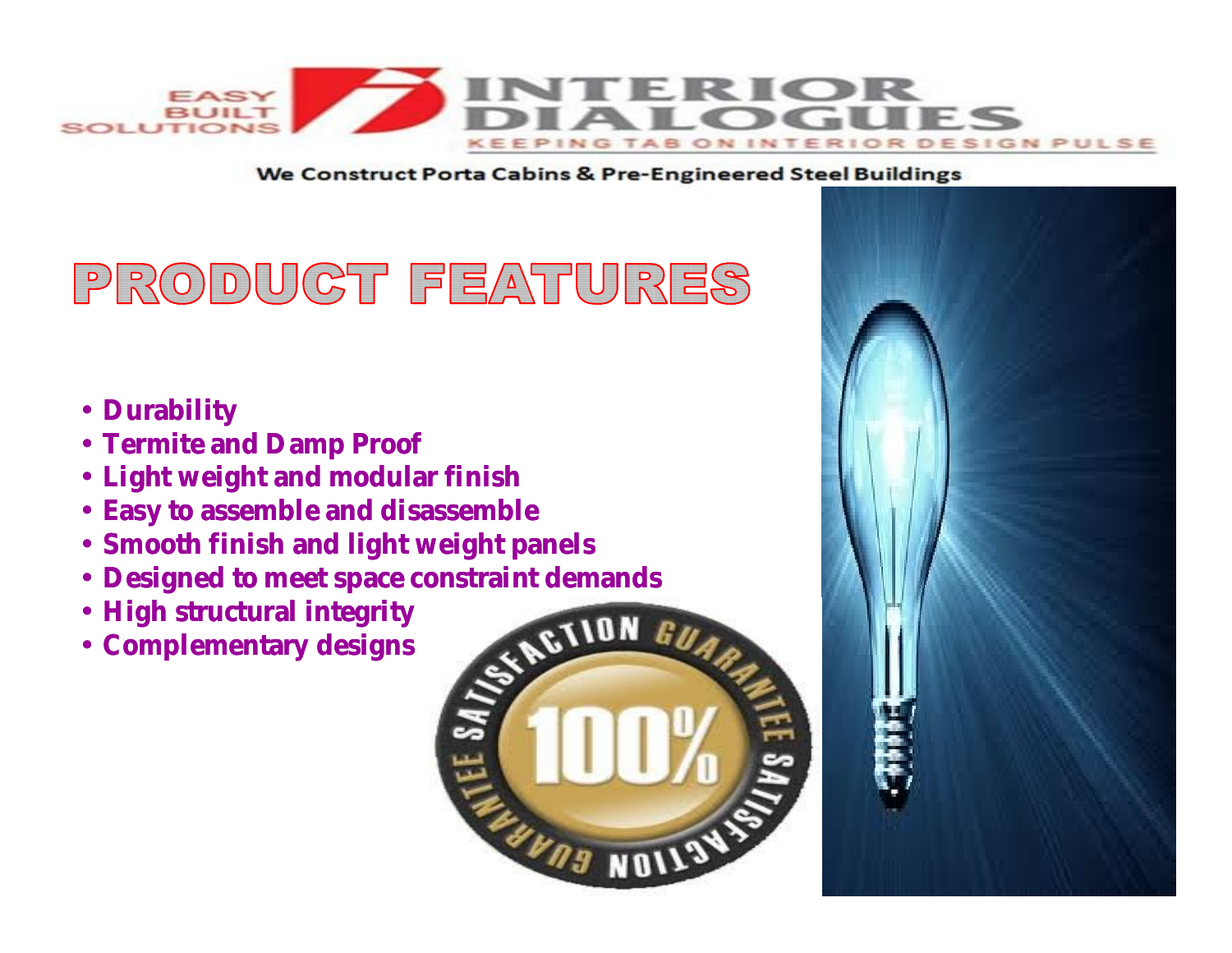

# Other Notable PRODUCT FEATURES

**Profile stability:** Free from risks of de-lamination as is case with bonded boards

**Economics:** Partitions fabricated of second class teak wood paneling and ceiling

**Space saving:** Two centimeters thick it occupies very little space, one fifth to one third; a major consideration in rented accommodations

**Lightweight:** Substantial savings in cost of RCC beams, columns and foundation

**Sound Proof:** Sound absorption and thermal heat

absorption

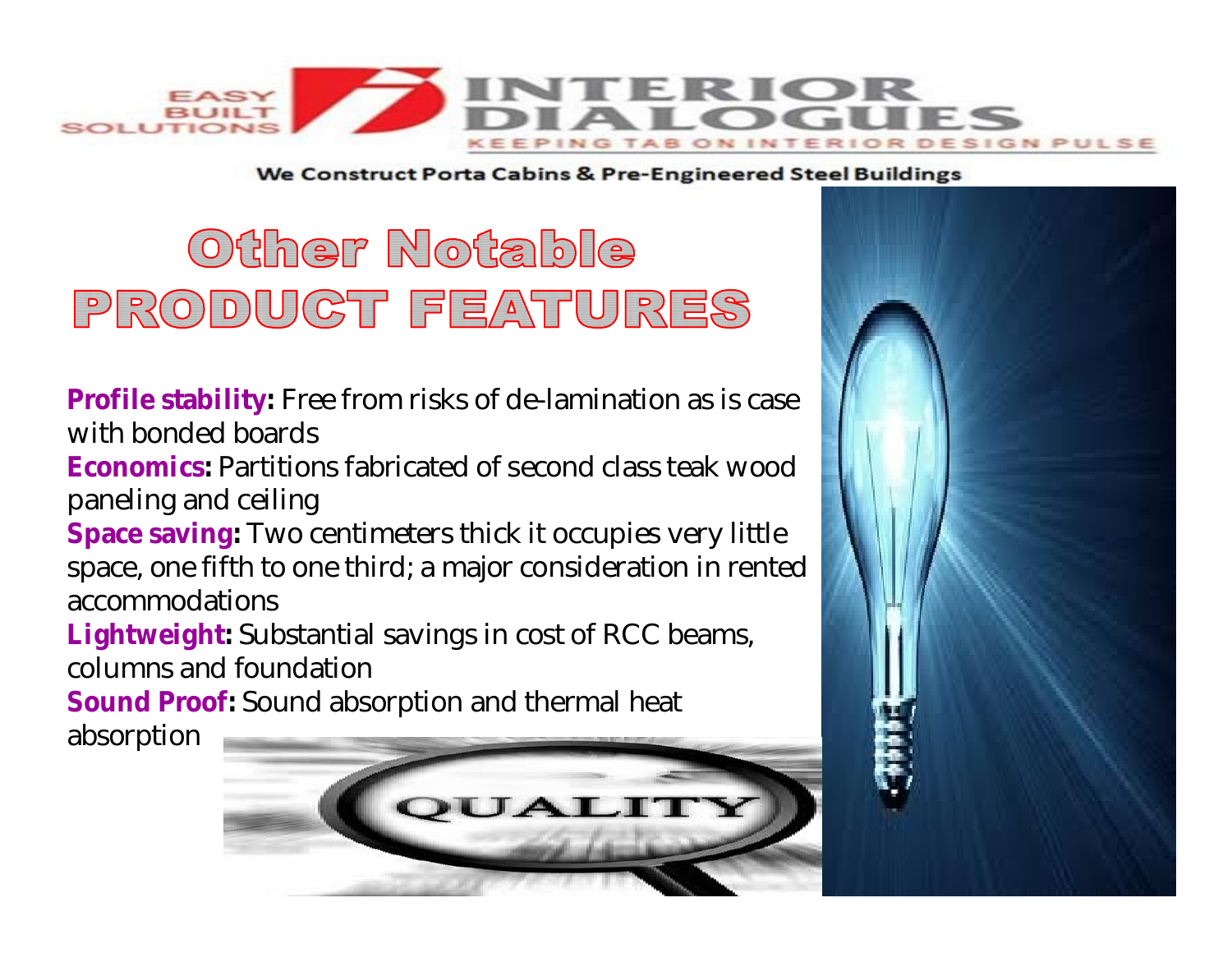

# WE BUILT <del>:-</del>

- **Portable Site Offices, Labour Colonies & Double Storey Buildings**
- **Hotels, Hospitals, Gym & Clinics**
- **Showrooms, Retail Outlets & Business Centers**
- **Schools, Colleges & Toilets**
- **Residences, Resorts & Farm Houses**
- **Canteens & Theme Decorations**
- **Factory Sheds & Pre- Engineered Buildings (PEB)**

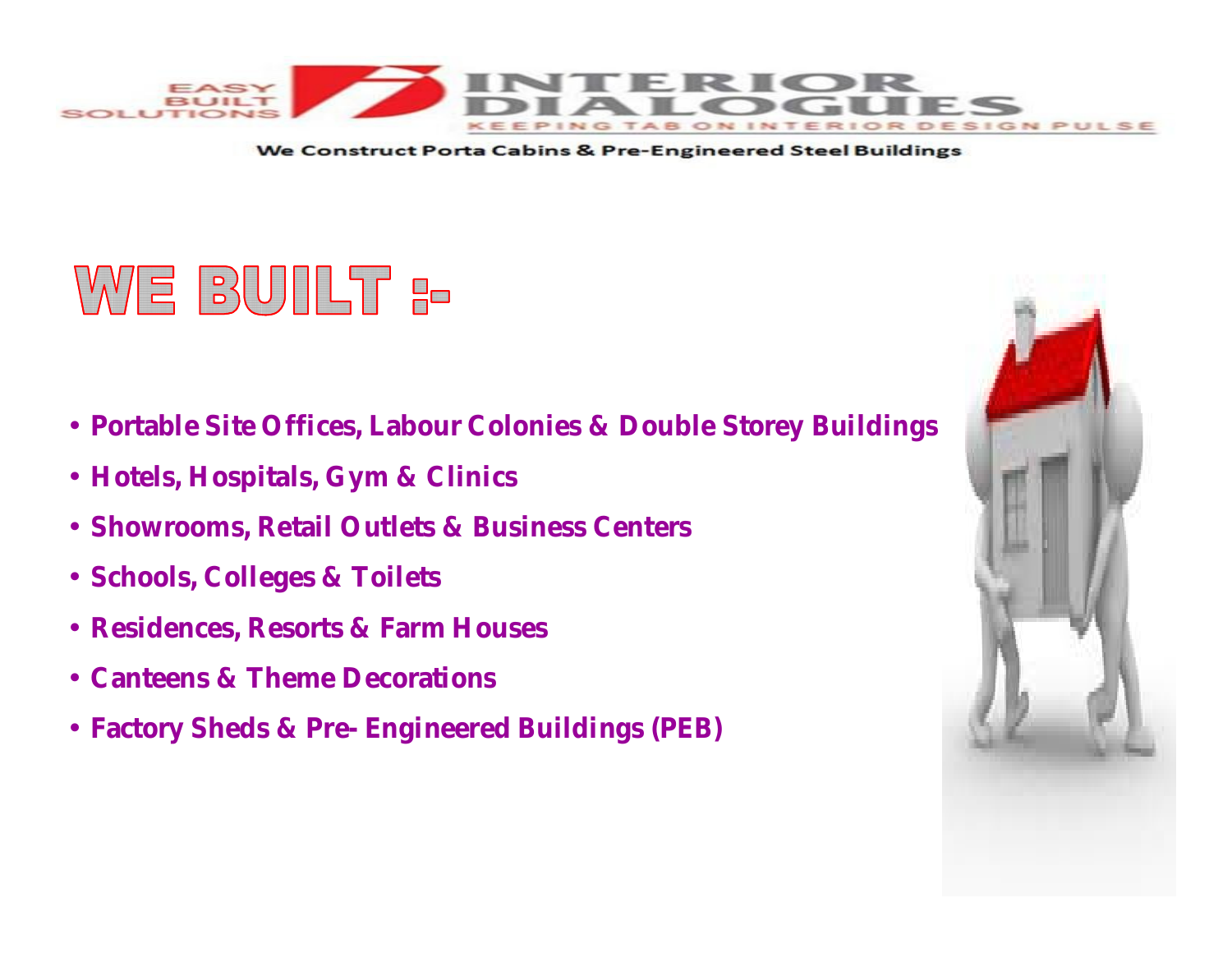



**We Manufacture luxurious Portable Cabins for** :-

- Site Offices
- Security Guard Cabins
- Wooden Cabins
- PVC Cabins
- Puff Panel Cabins
- Bison Board Cabins
- GI Panel Cabins
- Aerocon Panels and much more.

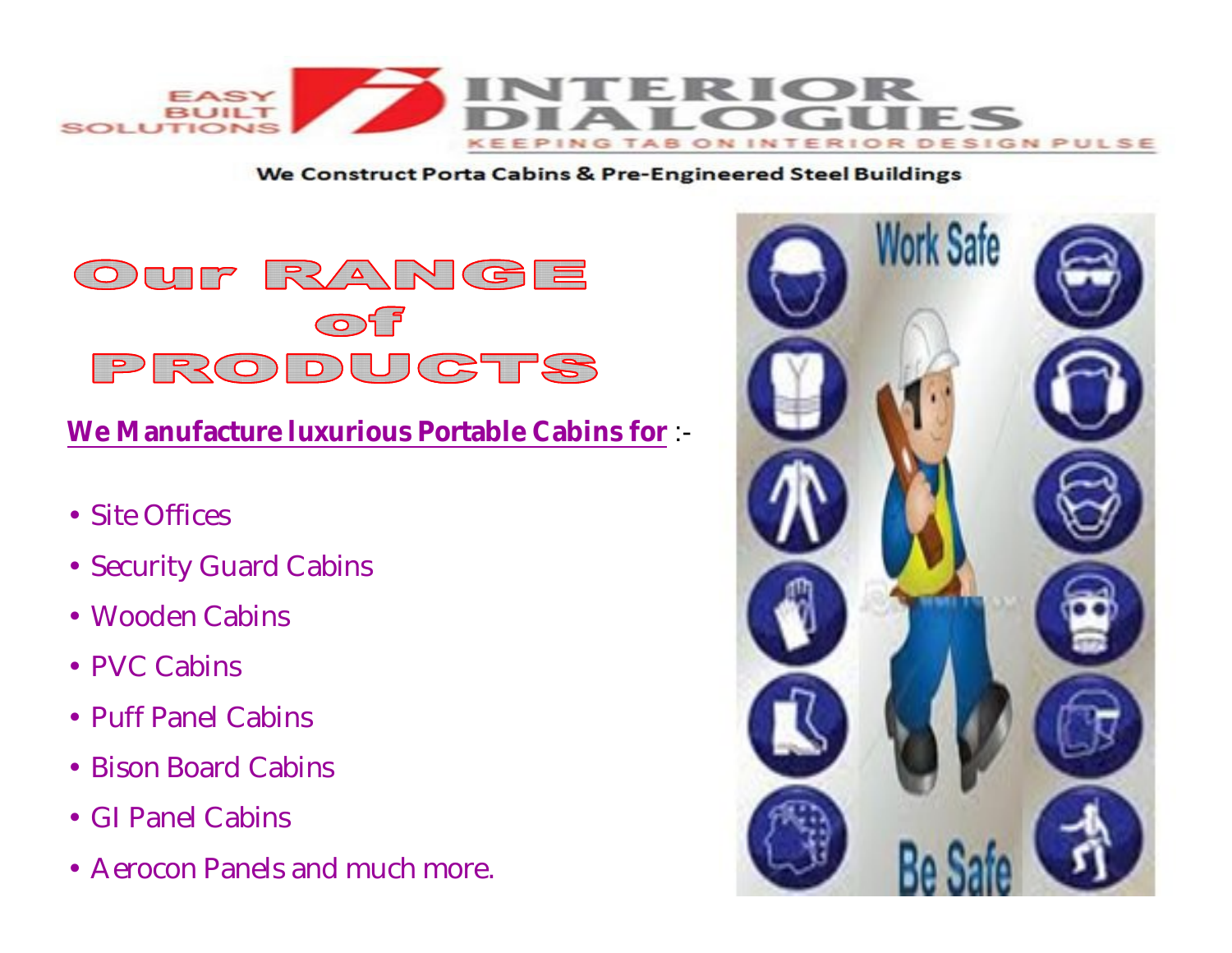

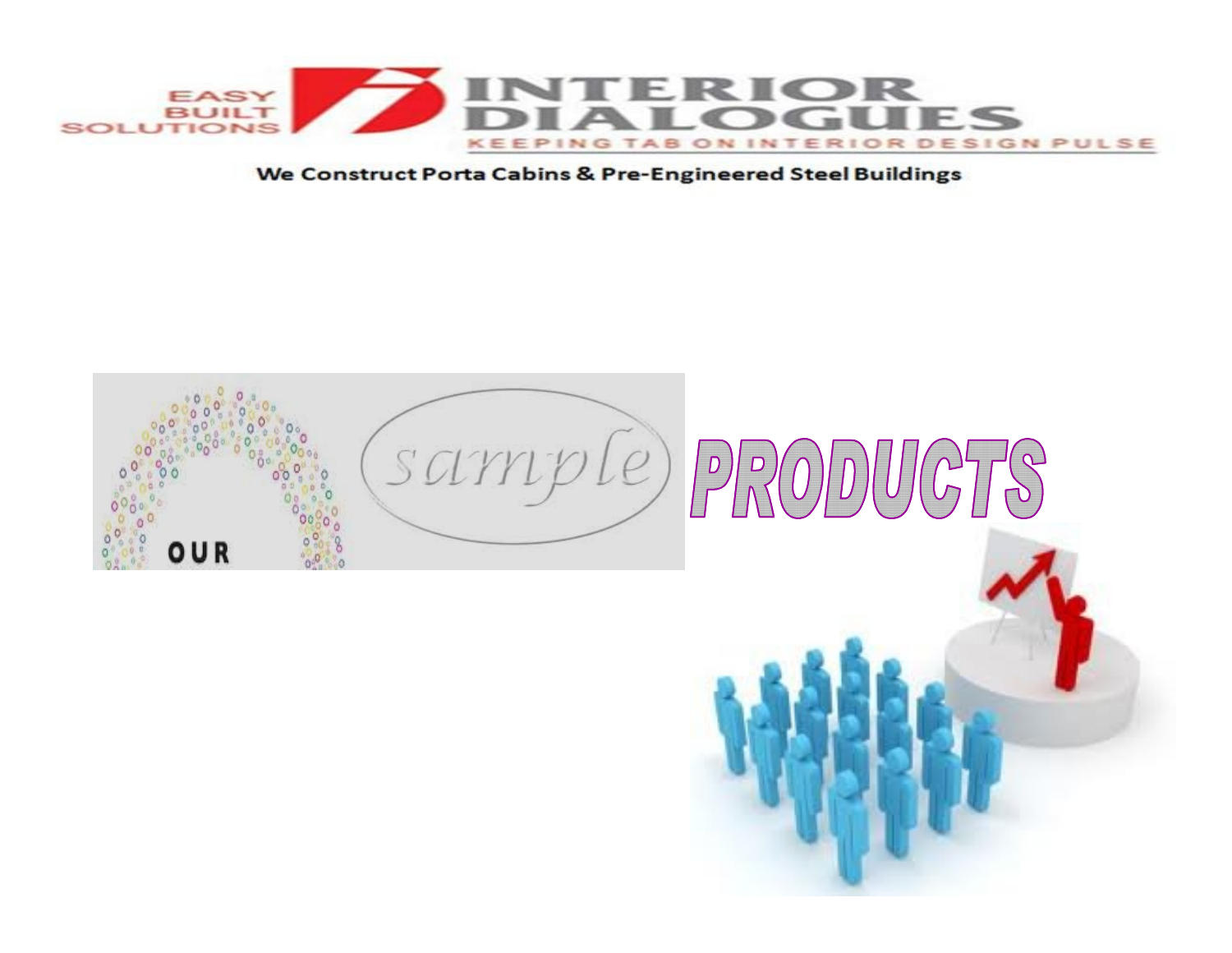

## **Double Storied Portable Cabin (A School)**

**A wonderful structure which just may suit your taste to have your own such structure designed according to your needs.** 

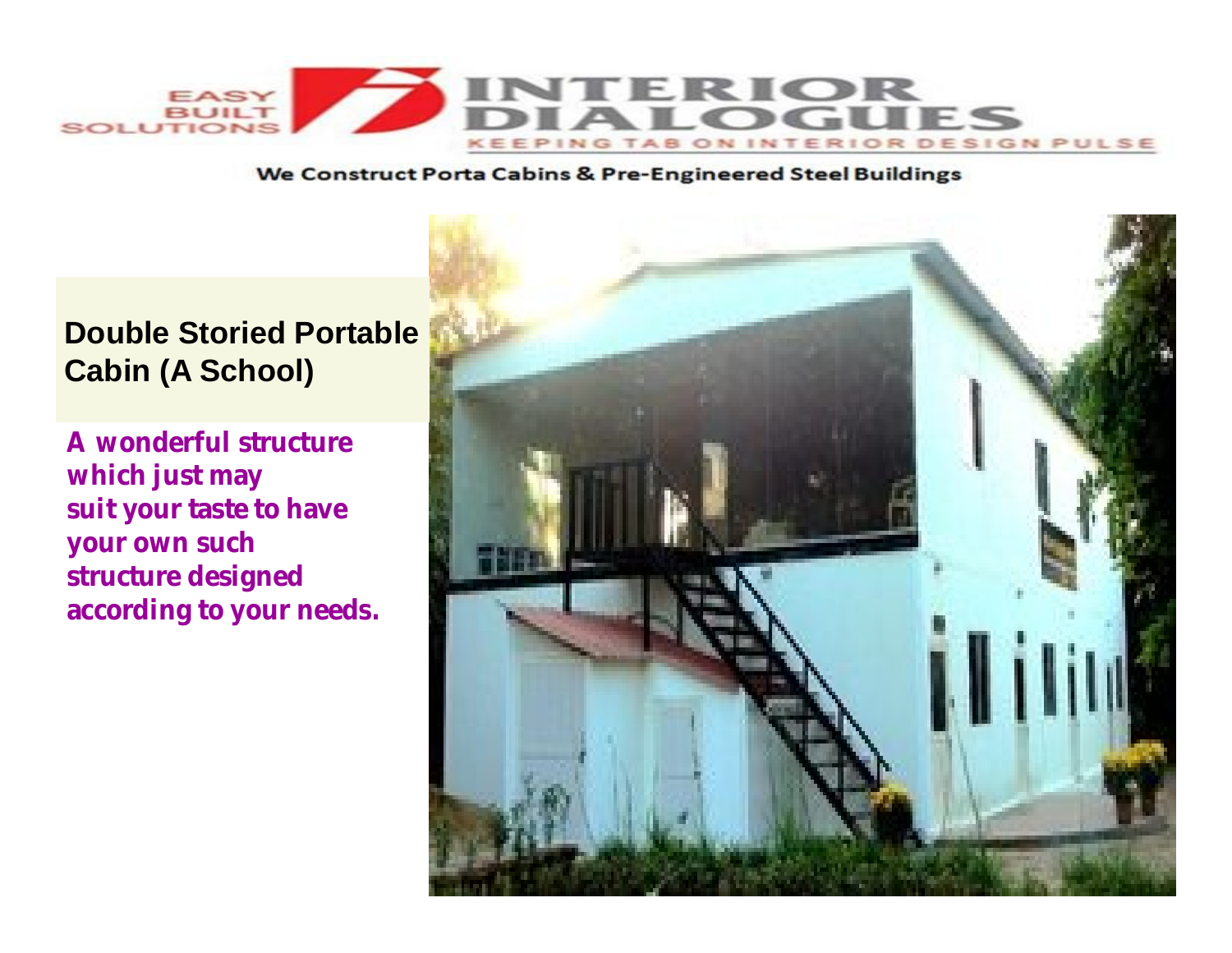

### **A Portable Temple**

**Today with modern technology and advent of quick just in time business environment we can not look forward to anything more innovative than we have at hand.**

**The magic of portable prefabricated structures keep our worries at bay while we do not ever have to worry about time, place as these temporary structures are "easy to built" as we say and "easy to dismantle" whenever required.**

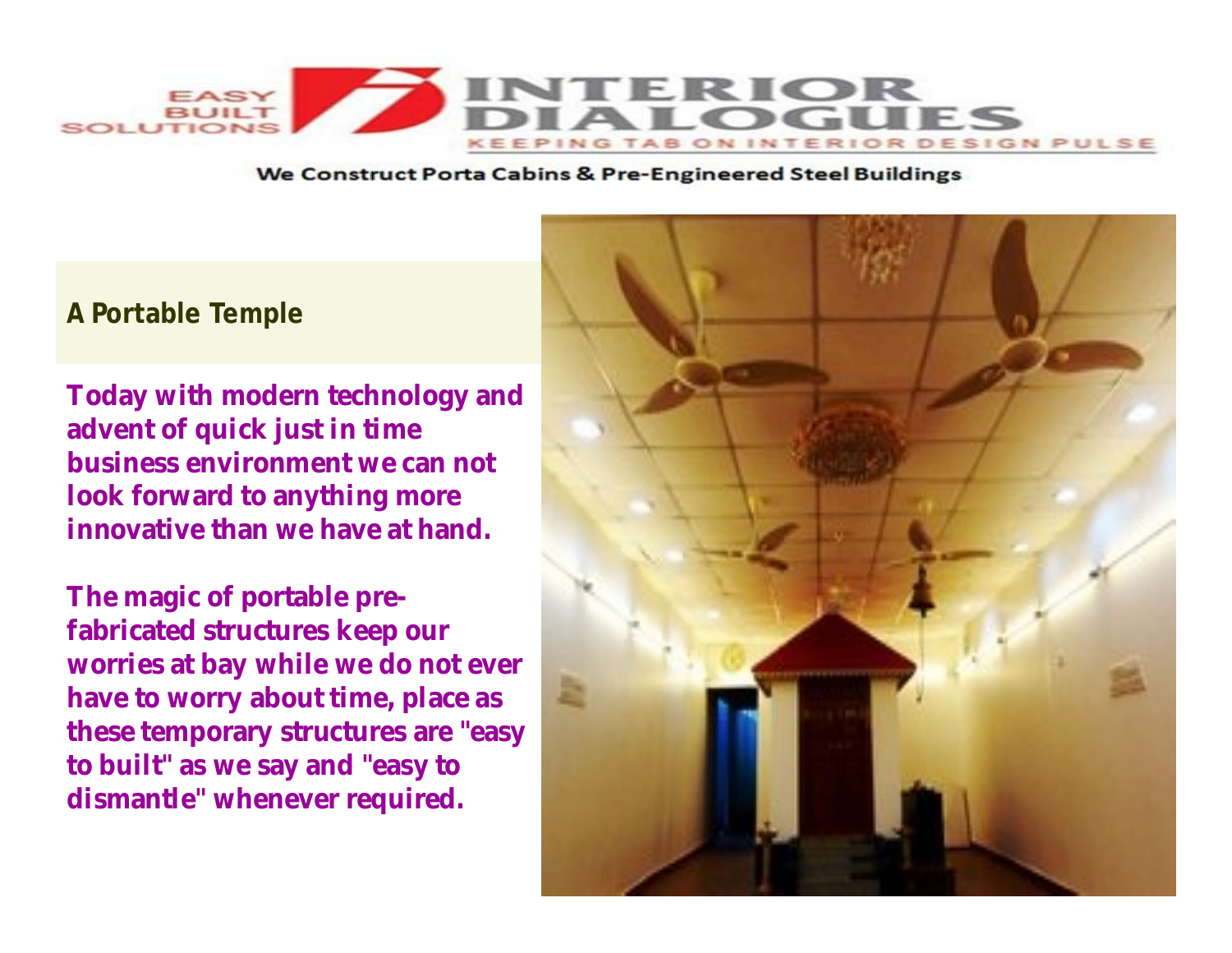

## **An Office Canteen**

**What a pleasure to have a gala time at an office canteen build with a touch of elegance and giving a feel of being taken care of by your organization while you didn't take much pains to have one such in your own office for your employees.**

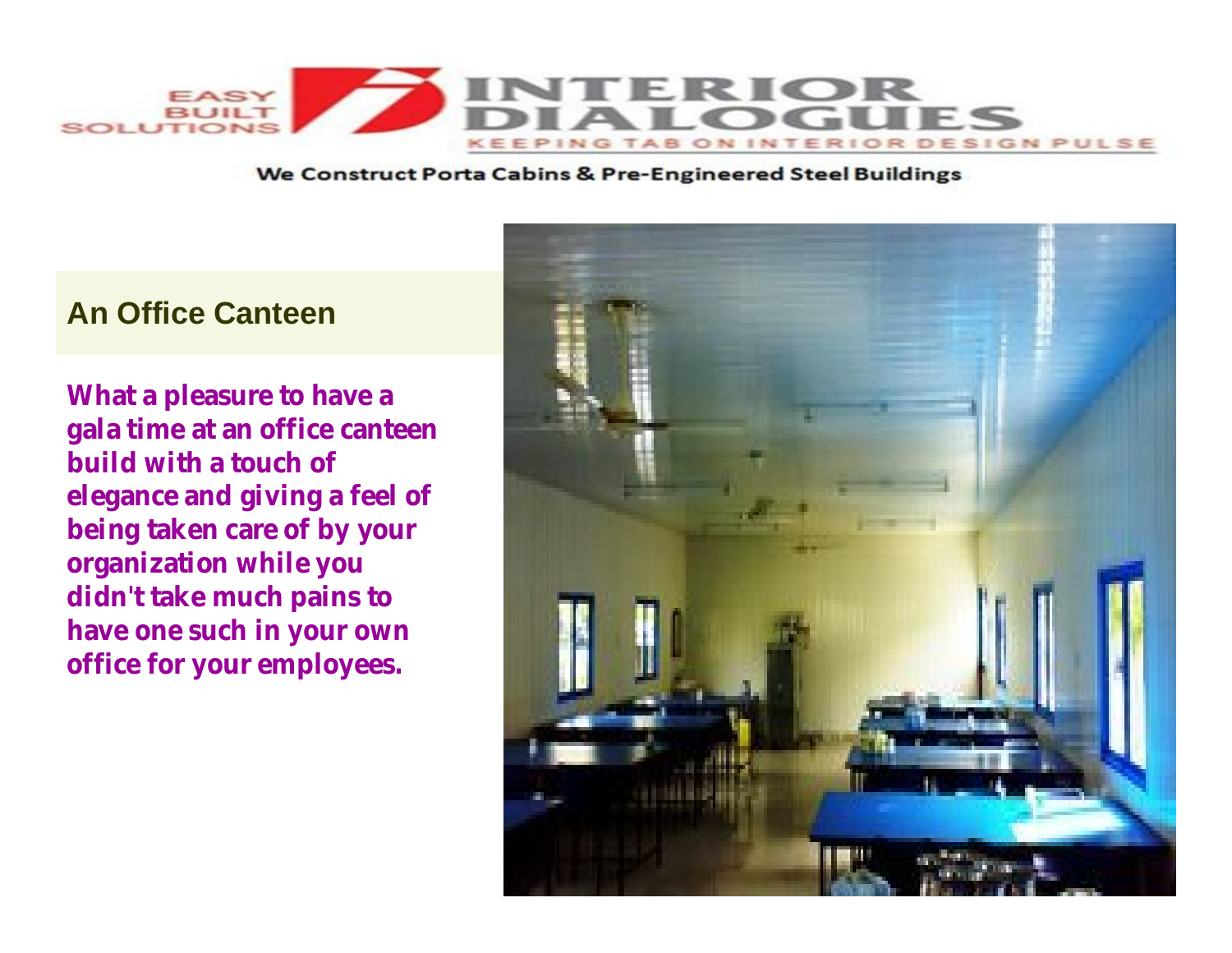

## **A Conference Hall**

**Now this is what you required all the time at the lowest of expense that you can imagine for your team that wanted to have a serious work-shop or a training session in the best possible professional environment.**

**We give the best at your door step and we deliver the promises we make.**

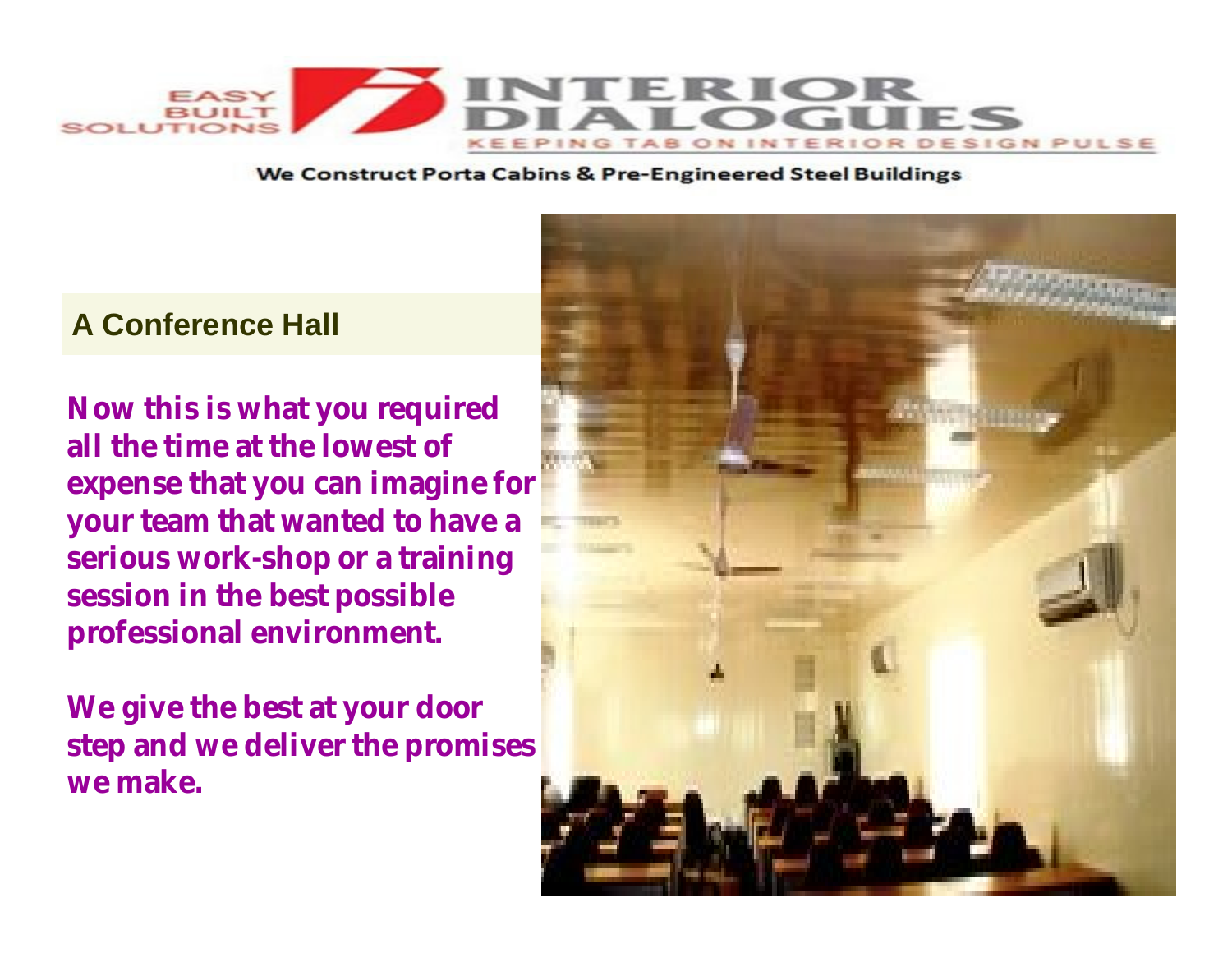

## **A Near Perfect Portable Reception**

**Look at this classy look and then imagine your office waiting area something like this. And imagine what!! A very low price for such a wonder !**

**Be Quick! Be Portable!**